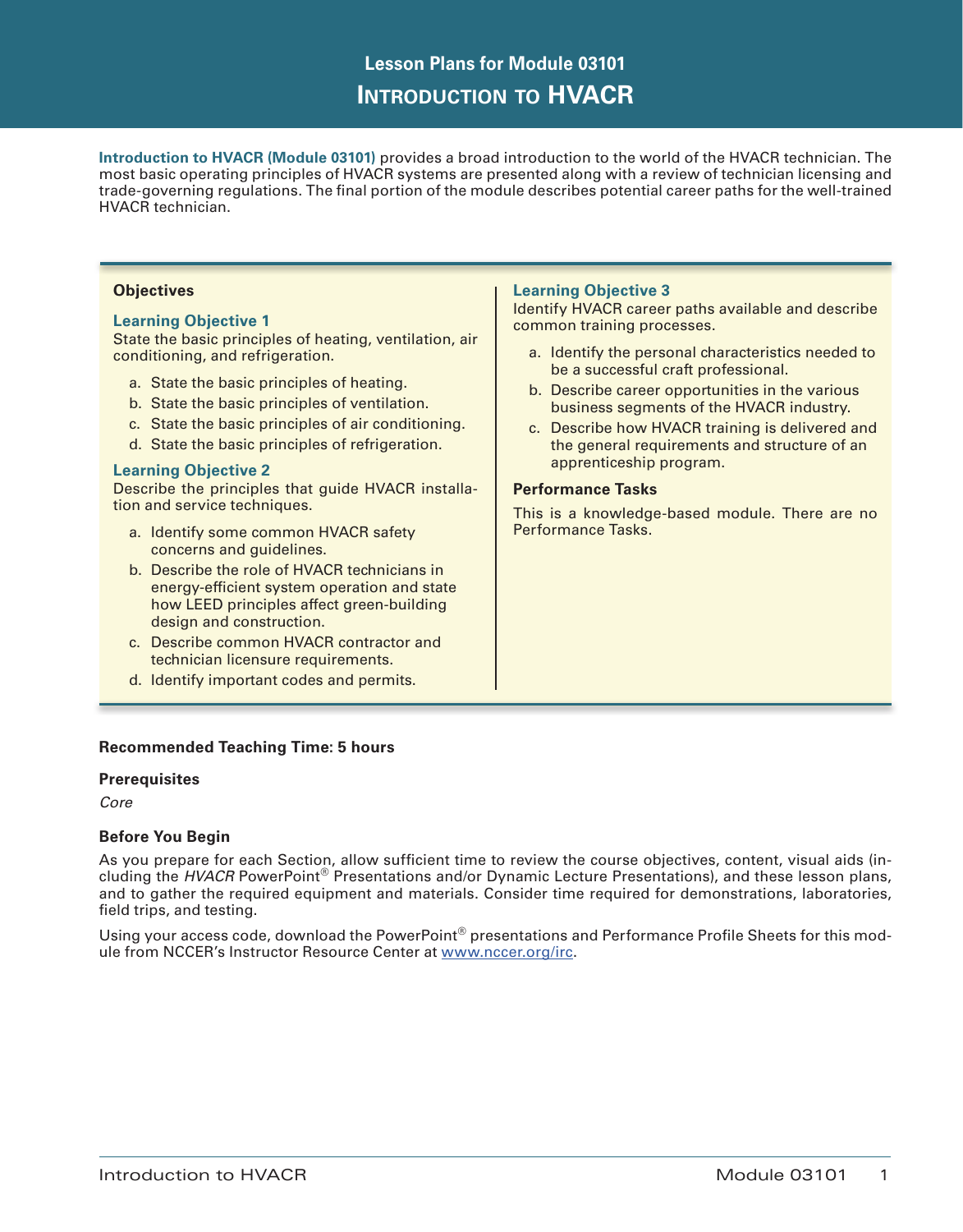# **Lesson Plans for Module 03102 Trade Mathematics**

**Trade Mathematics (Module 03102)** Math is an essential skill required to advance in the HVACR profession. Math is used when cutting and fitting pipe, when sizing and installing ductwork, and when calculating electrical values such as current flow.

#### **Objectives**

#### **Learning Objective 1**

Convert measurement units from the US standard system to the metric system, and vice versa.

- a. Identify measurement units in the US standard and metric systems.
- b. Convert length, area, and volume values.
- c. Convert weight values.
- d. Convert pressure and temperature values.

#### **Learning Objective 2**

Solve basic algebraic equations.

- a. Define algebraic terms.
- b. Demonstrate an understanding of the sequence of operations.
- c. Solve basic algebraic equations.

## **Learning Objective 3**

Identify and describe geometric figures.

- a. Describe the characteristics of a circle.
- b. Identify and describe types of angles.
- c. Identify and describe types of polygons.
- d. Calculate various values associated with triangles.

#### **Performance Tasks**

This is a knowledge-based module. There are no Performance Tasks.

## **Recommended Teaching Time: 10 hours**

## **Prerequisites**

*Core*

## **Before You Begin**

As you prepare for each Section, allow sufficient time to review the course objectives, content, visual aids (including the *HVACR* PowerPoint® Presentations and/or Dynamic Lecture Presentations), and these lesson plans, and to gather the required equipment and materials. Consider time required for demonstrations, laboratories, field trips, and testing.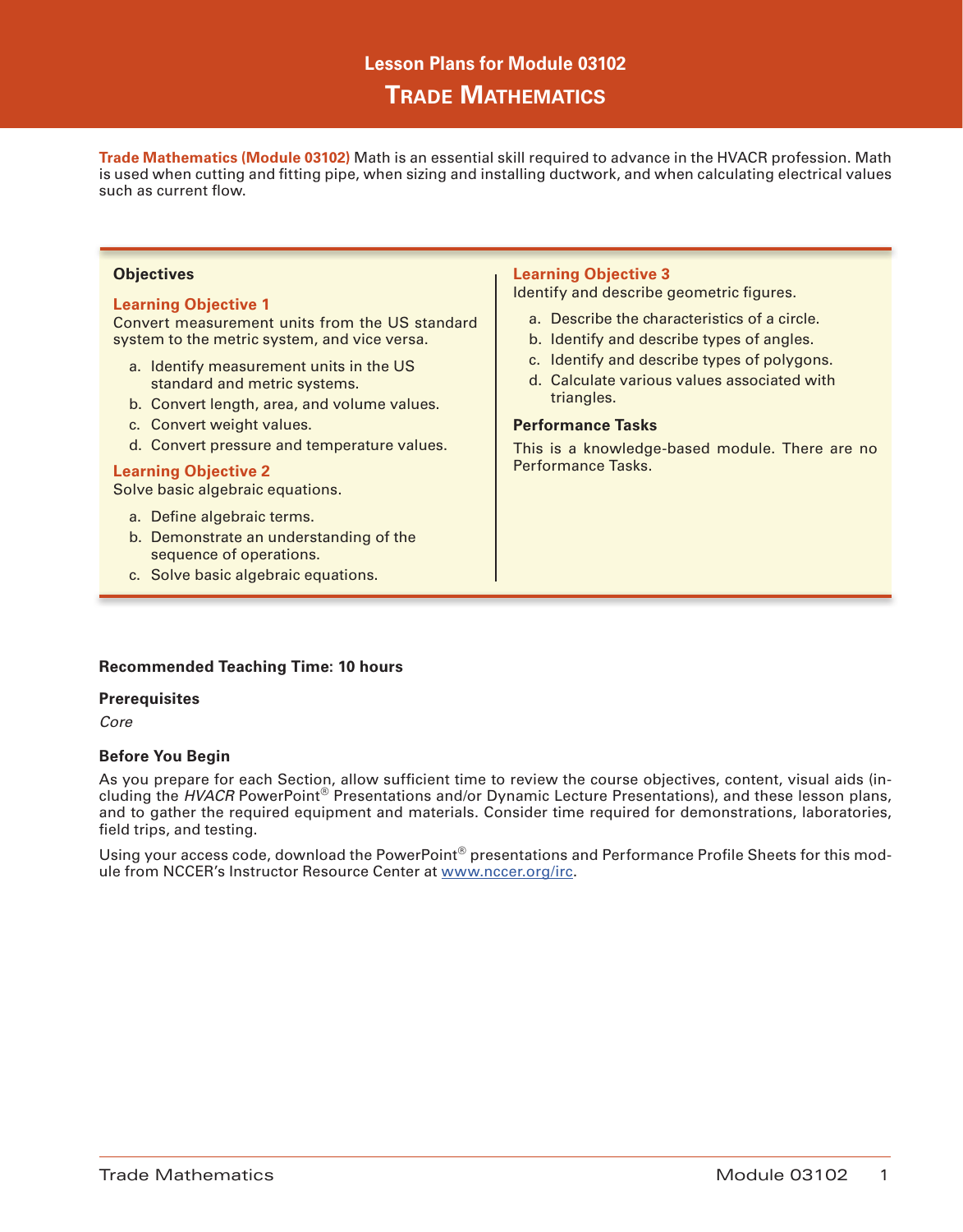# **Lesson Plans for Module 03106 Basic Electricity**

**Basic Electricity (Module 03106)** An HVACR system needs an electrical power source to operate. Most of the problems an HVACR technician encounters when faced with a service call involve the electrical system, so an understanding of electrical theory, power and control components, and circuits is essential. Technicians must have a firm foundation in these topics to get started in the craft, allowing them to understand the circuits of complex systems and troubleshoot them when problems arise.

#### **Objectives**

#### **Learning Objective 1**

State the fundamentals of power generation and identify common electrical safety practices.

- a. State how electrical power is generated and distributed and identify the two kinds of current produced.
- b. Identify general electrical safety practices and state electrical lockout/tagout procedures.
- c. State OSHA electrical safety requirements and identify common electrical PPE.

## **Learning Objective 2**

Explain basic electrical theory.

- a. Define common electrical units and apply Ohm's law and the power formula.
- b. Describe the differences between series and parallel circuits and calculate circuit values for each type.

## **Learning Objective 3**

Identify the electrical measuring instruments used in HVACR work and describe how to use them.

- a. Describe how voltage is measured.
- b. Describe how current is measured.
- c. Describe how resistance is measured and how continuity is determined.

## **Learning Objective 4**

Identify electrical components used in HVACR systems and describe their functions.

- a. Identify and describe various load devices and explain how they are represented on circuit diagrams.
- b. Identify and describe various control devices and explain how they are represented on circuit diagrams.
- c. Identify and describe common electrical diagrams used in HVACR work.

# **Performance Tasks**

## **Performance Task 1 (Learning Objectives 1, 2, 3 and 4)**

- 1. Draw a connection diagram for a circuit that includes the following components:
	- A power control switch
	- 120VAC/24VAC control transformer
	- A control relay with a 24VAC coil
	- (2) 120VAC lights, controlled by the relay and wired in parallel

## **Performance Task 2 (Learning Objectives 1, 2, 3 and 4)**

2. Assemble the circuit based on the connection diagram developed in Performance Task 1, powered by a GFCI-protected power source.

#### **Performance Task 3 (Learning Objective 2, 3 and 4)**

3. With the circuit de-energized, check circuit components and relay contacts for continuity.

## **Performance Task 4 (Learning Objective 2, 3 and 4)**

4. With the circuit de-energized, measure and record the resistance of the transformer windings, relay coil, and lights.

## **Performance Task 5 (Learning Objectives 2, 3 and 4)**

5. Energize the circuit, turning on the lights, and measure and record the total circuit current.

## **Performance Task 6 (Learning Objectives 2, 3 and 4)**

6. Measure the voltage provided by the power source to the transformer primary.

## **Performance Task 7 (Learning Objectives 2, 3 and 4)**

7. De-energize and disable the circuit power source. Verify that power is disabled with a voltmeter.

## **Recommended Teaching Time: 15 hours**

## **Prerequisites**

*Core*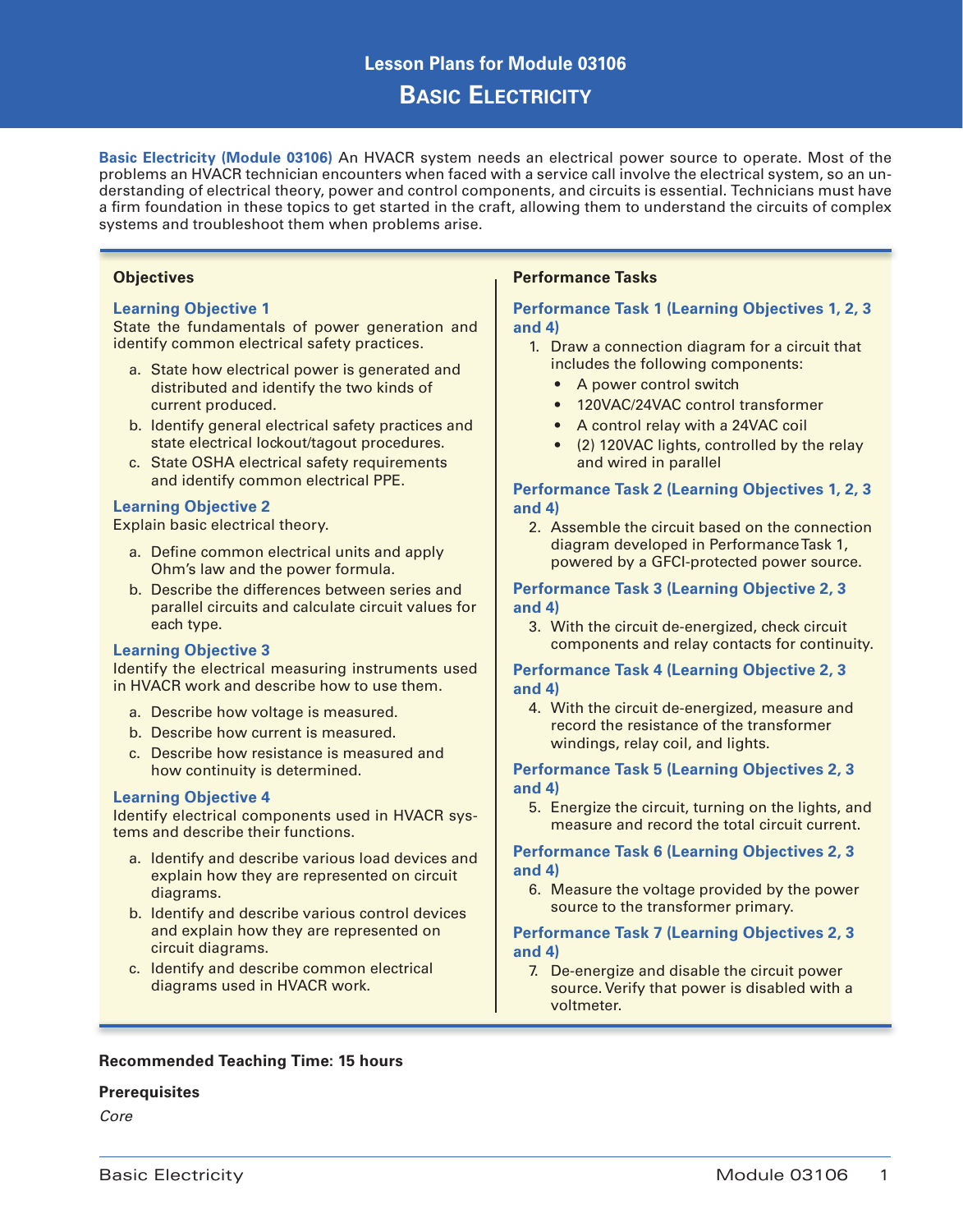# **Lesson Plans for Module 03108 Introduction to Heating**

**Introduction to Heating (Module 03108)** Most homes and businesses need some type of heating system. Installing and servicing furnaces is a big responsibility. Because flames and combustible fuels are often involved, there is always the potential for fire or explosion. A well-trained technician minimizes those hazards, and fossil fuels are consistently used to heat many thousands of buildings safely and reliably. There are practical reasons for choosing one heating system over another. When most heating systems are properly installed according to the manufacturer's instructions and serviced by qualified technicians, they will operate satisfactorily for many years.

## **Objectives**

#### **Learning Objective 1**

Explain the fundamental concepts of heating and combustion.

- a. Describe the heat transfer process and how temperature, humidity, and heat are measured.
- b. Describe the combustion process and identify common fuels and their characteristics.

#### **Learning Objective 2**

Identify and describe gas furnaces, their components, and their basic installation and maintenance requirements.

- a. Describe various types of gas furnaces.
- b. Identify and describe common gas furnace components and controls.
- c. Describe the basic installation and maintenance requirements of gas furnaces.

## **Learning Objective 3**

Describe hydronic and electric heating systems.

- a. Describe hydronic heating systems and identify common components.
- b. Describe electric heating equipment and identify common components.

#### **Performance Tasks**

#### **Performance Task 1 (Learning Objective 2)**

1. Identify and describe the function of the primary components in an induced-draft furnace or condensing furnace.

#### **Performance Task 2 (Learning Objective 2)**

2. Check and record the temperature rise, manifold gas pressure, and flame quality on an operating gas furnace.

#### **Performance Task 3 (Learning Objective 2)**

3. Using the furnace manufacturer's installation instructions, determine if a furnace installation has the required clearances.

## **Recommended Teaching Time: 15 hours**

## **Prerequisites**

*Core*

## **Before You Begin**

As you prepare for each Section, allow sufficient time to review the course objectives, content, visual aids (including the *HVACR* PowerPoint® Presentations and/or Dynamic Lecture Presentations), and these lesson plans, and to gather the required equipment and materials. Consider time required for demonstrations, laboratories, field trips, and testing.

Using your access code, download the PowerPoint® presentations and Performance Profile Sheets for this module from NCCER's Instructor Resource Center at www.nccer.org/irc.

## **Safety Considerations**

During the course of this module, trainees may be required to work on or around operational heating equipment and/or fuel gas supplies. Ensure that trainees possess and use the required PPE while performing these tasks.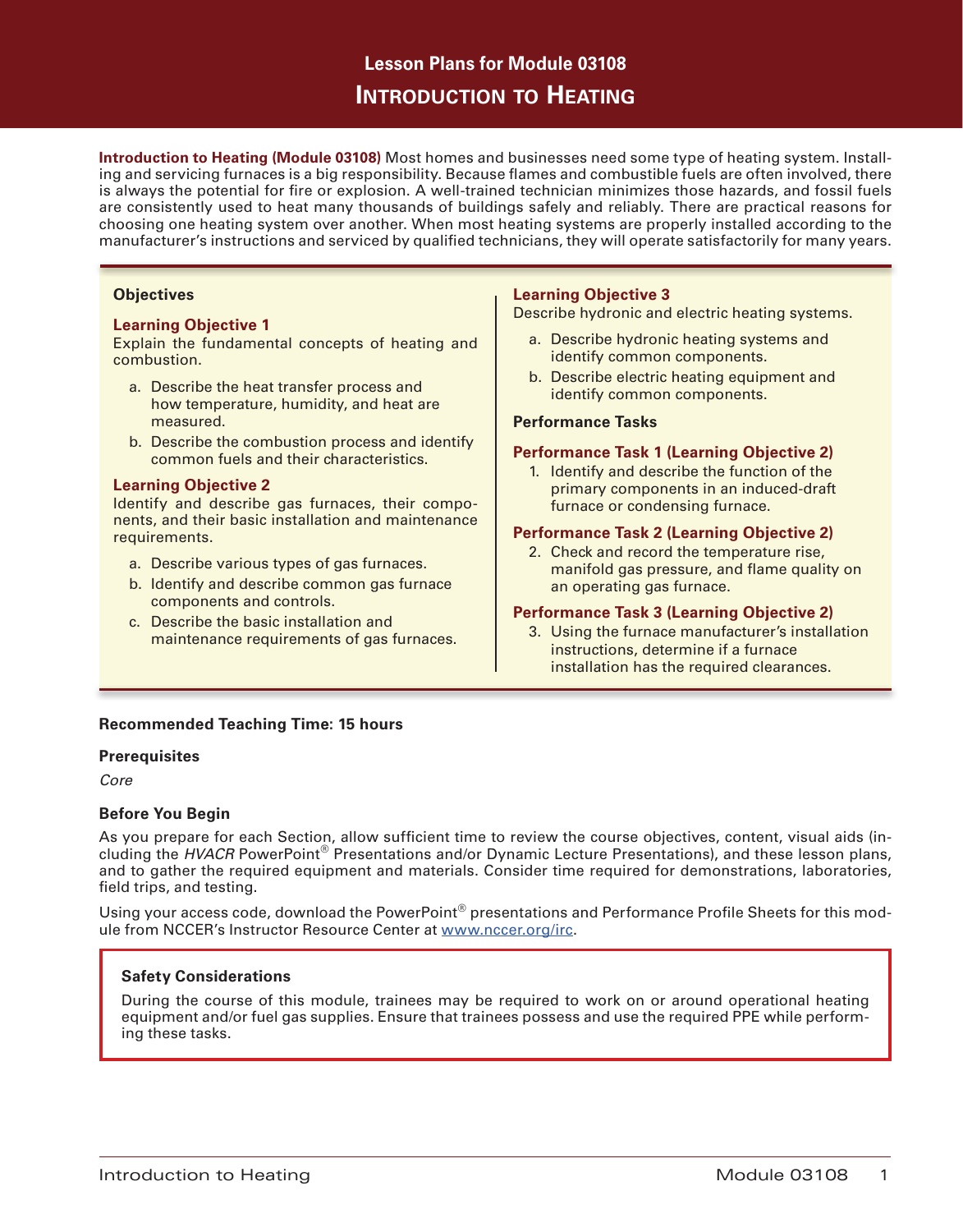# **Lesson Plans for Module 03107 Introduction to Cooling**

**Introduction to Cooling (Module 03107)** To service cooling and heat pump systems, you must have a clear understanding of the refrigeration cycle and the function of its primary components. Technicians can apply this knowledge to all refrigerant circuits. Despite the differences in the many possible refrigerants and applications, the basic principles presented here apply to all direct-expansion refrigerant circuits.

#### **Objectives**

## **Learning Objective 1**

Explain the fundamental concepts of the refrigeration cycle.

- a. Describe the relationship between heat transfer and the state of substances.
- c. Describe pressure/temperature relationships.
- d. Describe basic refrigerant flow and the changes of state occurring in the refrigeration cycle.
- e. Identify common instruments used to measure pressure and temperature.

#### **Learning Objective 2**

Identify common refrigerants and their identifying characteristics.

- a. Identify fluorocarbon refrigerants.
- b. Describe the use of ammonia as a refrigerant.
- c. Identify various refrigerant containers and their safe handling requirements.

#### **Learning Objective 3**

Identify the major components of cooling systems and their function.

- a. Identify various types of compressors.
- b. Identify different types of condensers.
- c. Identify different types of evaporators.
- d. Describe devices used to meter refrigerant flow.
- e. Recount basic refrigerant piping concepts.
- f. Identify various accessories used in refrigerant circuits.

# **Learning Objective 4**

Identify the common controls used in cooling systems and how they function.

- a. Identify common primary controls.
- b. Identify common secondary controls.

#### **Performance Tasks**

#### **Performance Task 1 (Learning Objective 1)**

1. Measure and record the dry bulb and wet bulb temperatures of the supply and return air streams in an operating cooling system.

#### **Performance Task 2 (Learning Objective 1)**

2. Connect a refrigerant gauge manifold and properly calculate subcooling and superheat on an operating system.

#### **Performance Task 3 (Learning Objective 2)**

3. Identify refrigerants using cylinder color codes.

## **Performance Task 4 (Learning Objectives 3 and 4)**

4. Identify the compressor, condenser, evaporator, metering device, and accessories in a cooling system.

## **Recommended Teaching Time: 30 hours**

## **Prerequisites**

*Core*

## **Before You Begin**

As you prepare for each Section, allow sufficient time to review the course objectives, content, visual aids (including the *HVACR* PowerPoint® Presentations and/or Dynamic Lecture Presentations), and these lesson plans, and to gather the required equipment and materials. Consider time required for demonstrations, laboratories, field trips, and testing.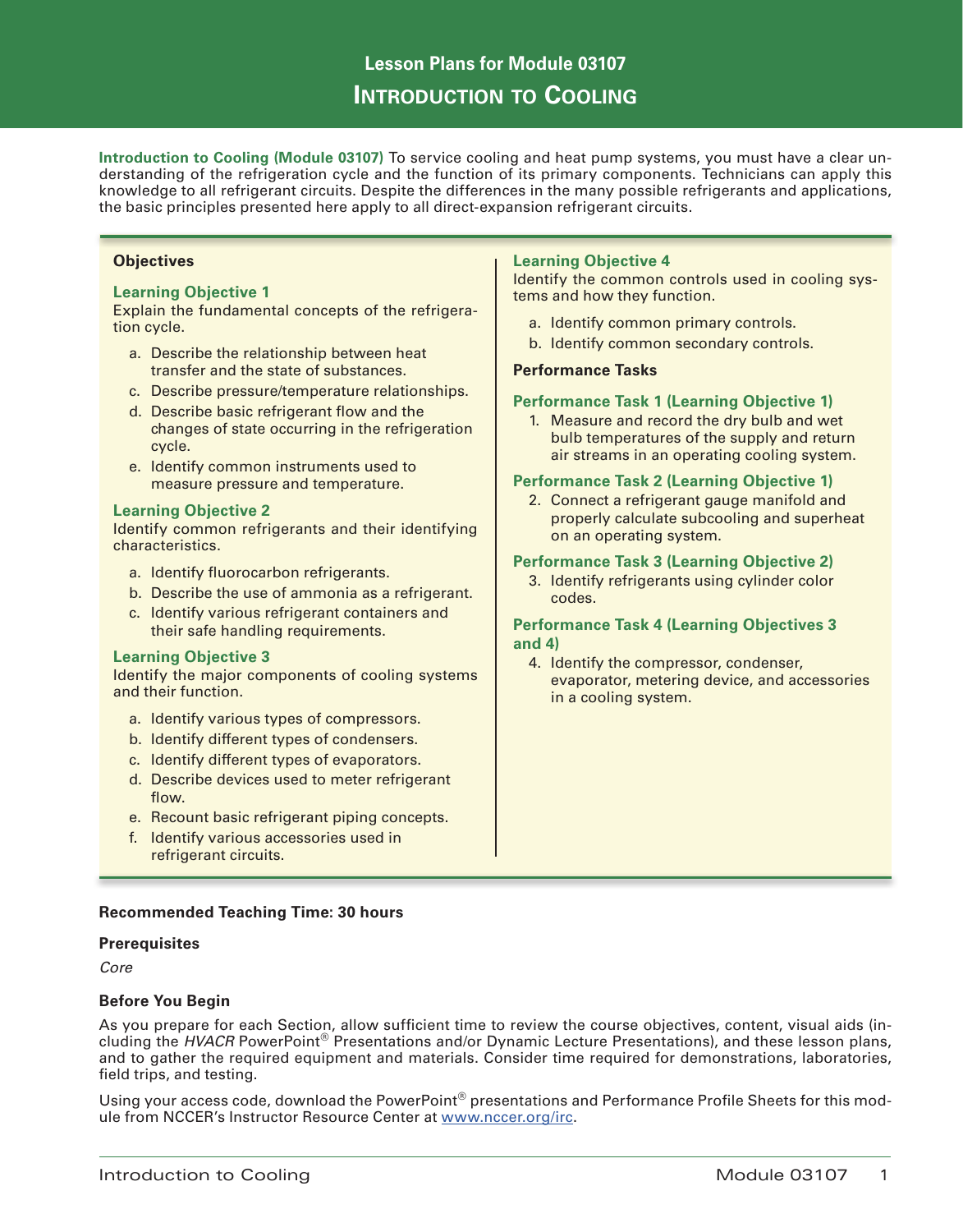# **Lesson Plans for Module 03109 Air Distribution Systems**

**Air Distribution Systems (Module 03109)** HVAC systems use ductwork to deliver conditioned air to the spaces being cooled or heated. The ductwork is made of sheet metal, fiberglass ductboard, or fabric. The performance of any HVAC system is closely related to the performance of the air distribution system. The ductwork must be of the proper size and type, and it must be correctly installed and sealed. It is important for an HVAC technician to understand how deficiencies in an air distribution system affect performance and how to recognize these deficiencies as the source of a problem.

# **Objectives**

## **Learning Objective 1**

Describe the factors related to air movement and its measurement in air distribution systems.

- a. Describe how pressure, velocity, and volume are interrelated in airflow.
- b. Describe air distribution in a typical residential system.
- c. Identify common air measurement instruments.

#### **Learning Objective 2**

Describe the mechanical equipment and materials used to create air distribution systems.

- a. Describe various blower types and applications.
- b. Describe various fan designs and applications.
- c. Demonstrate an understanding of the fan laws.
- d. Describe common duct materials and fittings.
- e. Identify the characteristics of common grilles, registers, and dampers.

## **Recommended Teaching Time: 15 hours**

## **Prerequisites**

*Core*

## **Before You Begin**

As you prepare for each Section, allow sufficient time to review the course objectives, content, visual aids (including the *HVACR* PowerPoint® presentations and/or Dynamic Lecture Presentations), and these lesson plans, and to gather the required equipment and materials. Consider time required for demonstrations, laboratories, field trips, and testing.

Using your access code, download the PowerPoint® presentations and Performance Profile Sheets for this module from NCCER's Instructor Resource Center at www.nccer.org/irc.

## **Learning Objective 3**

Identify the different approaches to air distribution system design and energy conservation.

- a. Identify various air distribution system layouts.
- b. Describe heating and cooling air movement resulting from various air distribution system designs.
- c. Explain how to maximize energy efficiency through the proper sealing and testing of air distribution systems.

#### **Performance Tasks**

#### **Performance Task 1 (Learning Objective 1)**

1. Use a manometer to measure static pressure in a duct.

#### **Performance Task 2 (Learning Objective 1)**

2. Use a velometer to measure the velocity of airflow at supply diffusers or registers.

#### **Performance Task 3 (Learning Objective 1)**

3. Use a velometer to calculate the volume of airflow in a duct.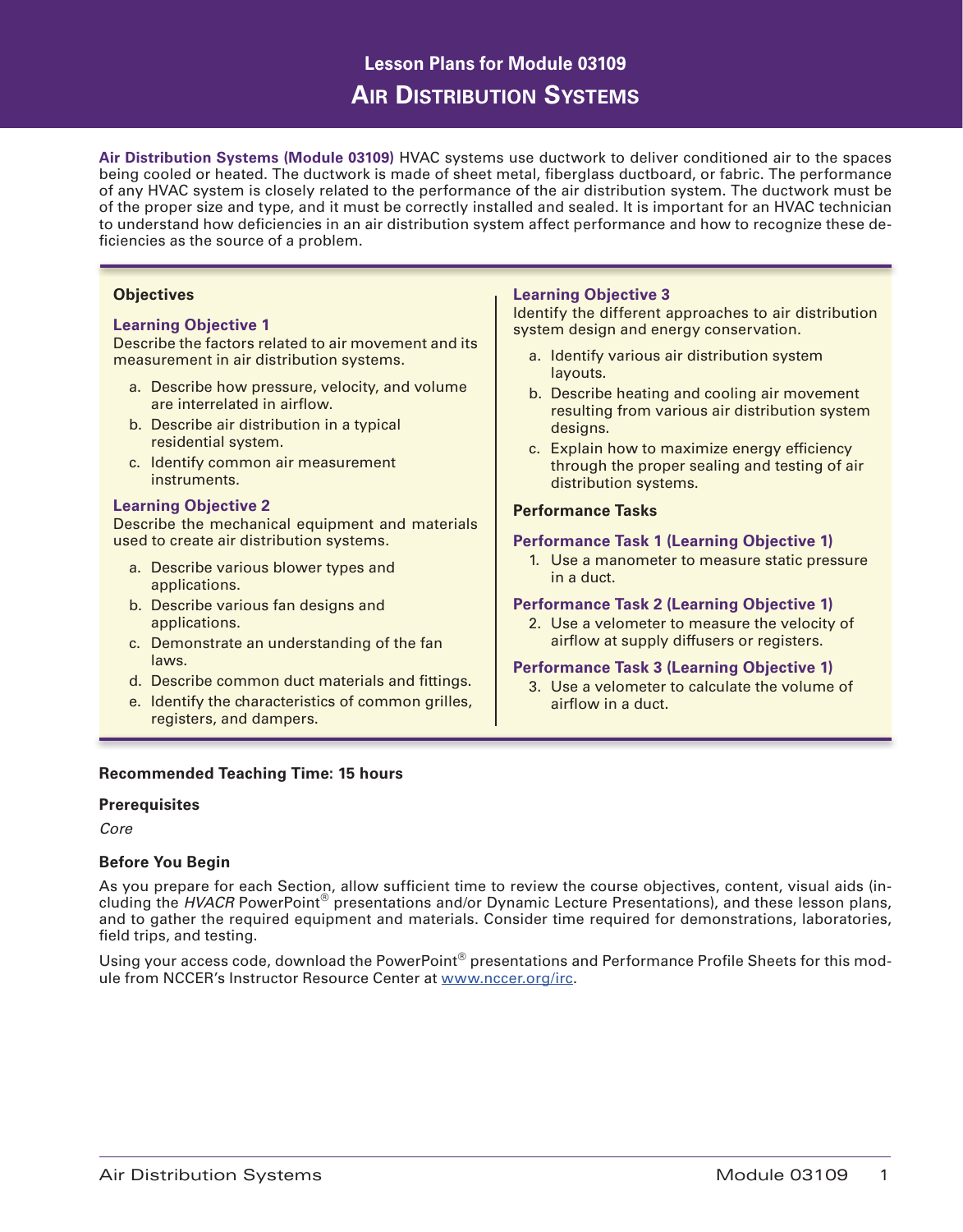# **Lesson Plans for Module 03103 Basic Copper and Plastic Piping Practices**

**Basic Copper and Plastic Piping Practices (Module 03103)** Copper tubing is used extensively in HVACR work. Copper is the base material for virtually all common refrigerant piping. Plastic piping is also used in heating and cooling systems for a variety of purposes. Plastic piping may be used to carry chilled water for large cooling systems, condenser water for water-cooled mechanical systems, or even to vent high-efficiency gas furnaces. This module will introduce copper and plastic piping materials and explain how these piping systems are applied and assembled.

## **Objectives**

## **Learning Objective 1**

Recognize different types of copper tubing and the related fittings.

- a. Identify and describe the characteristics of copper tubing products.
- b. Identify various copper fittings.

## **Learning Objective 2**

Explain how to mechanically join copper tubing.

- a. Explain how to measure, cut, bend, and swage copper tubing.
- b. Describe how to join copper tubing using flare and compression joints.
- c. Describe how to join copper tubing using press-to-connect and push-to-connect fittings.
- d. Explain how pressure testing on refrigerant lines is conducted.
- e. Identify common hangers and supports associated with copper tubing installations.

## **Learning Objective 3**

Recognize different types of plastic piping and explain how they are joined.

- a. Recognize and identify different types of plastic piping.
- b. Explain how to join various types of plastic piping.

## **Performance Tasks**

## **Performance Task 1 (Learning Objectives 1 and 2)**

1. Cut and bend copper tubing.

#### **Performance Task 2 (Learning Objectives 1 and 2)**

2. Join copper tubing using a flared connection.

## **Performance Task 3 (Learning Objectives 1 and 2)**

3. Join copper tubing using a compression fitting and ferrule.

#### **Performance Task 4 (Learning Objectives 1 and 2)**

4. Assemble press-to-connect joints in copper tubing according to the manufacturer's instructions.

## **Performance Task 5 (Learning Objective 3)**

5. Cut and join PVC pipe and fittings.

# **Recommended Teaching Time: 12.5 hours**

#### **Prerequisites**

*Core*

## **Before You Begin**

As you prepare for each Section, allow sufficient time to review the course objectives, content, visual aids (including the *HVACR* PowerPoint® presentations and/or Dynamic Lecture Presentations), and these lesson plans, and to gather the required equipment and materials. Consider time required for demonstrations, laboratories, field trips, and testing.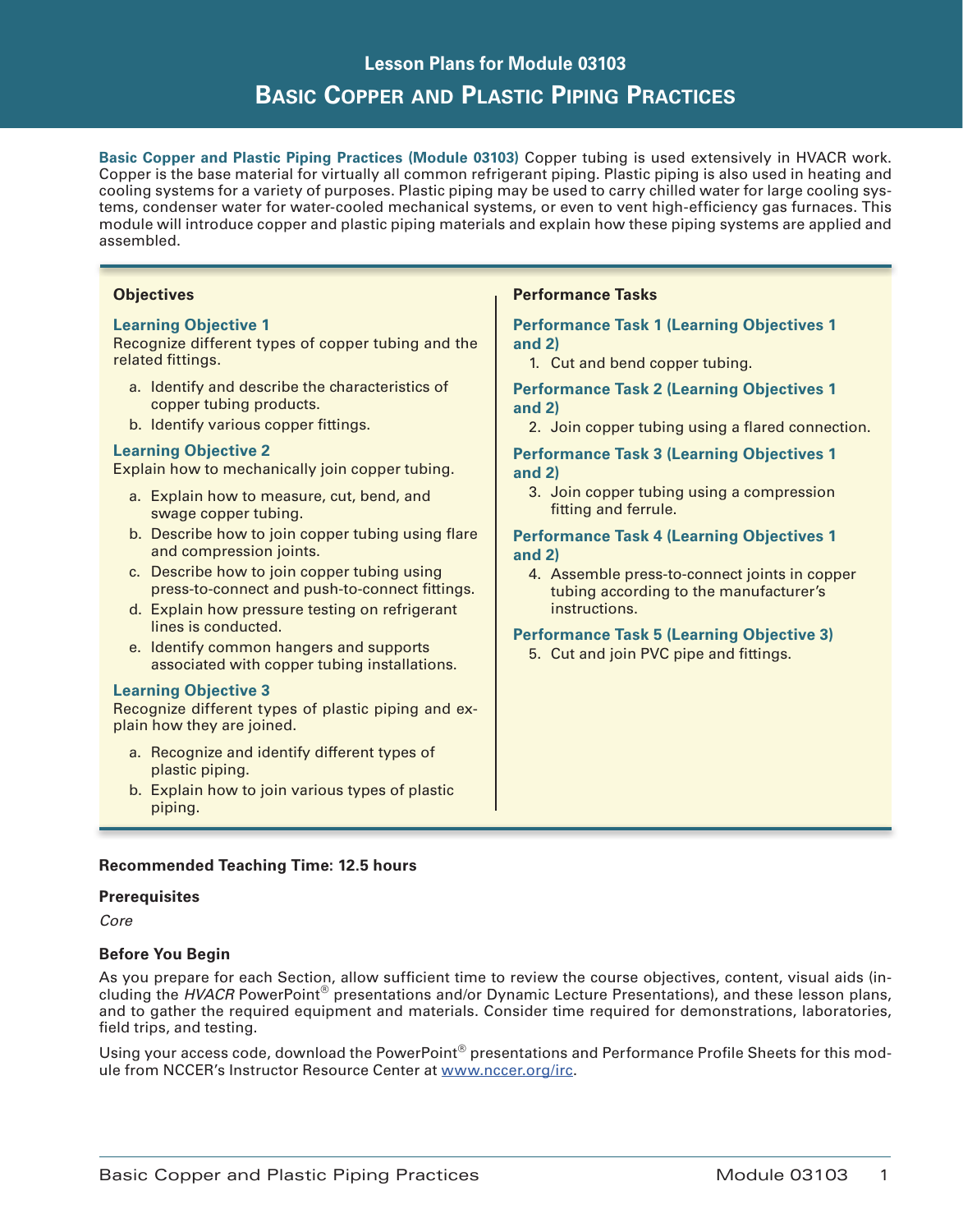# **Lesson Plans for Module 03104 Soldering and Brazing**

**Soldering and Brazing (Module 03104)** Soldering is used primarily to join copper water lines and condensate lines in the HVACR craft. Brazing is used when mechanically strong, pressure-resistant joints are needed for refrigerant lines. Both soldering and brazing demand careful attention to safety due to the hazards associated with flammable gases and open flames. With some practice, HVACR technicians quickly master soldering and brazing techniques.

#### **Objectives**

#### **Learning Objective 1**

Describe and demonstrate the safe process of soldering copper tubing.

- a. Describe and demonstrate the use of the PPE, tools, and materials needed to solder copper tubing.
- b. Describe and demonstrate the preparation required for soldering.
- c. Describe and demonstrate the soldering process.

#### **Learning Objective 2**

Describe and demonstrate the safe process of brazing copper tubing.

- a. Describe and demonstrate the use of the PPE, tools, and materials needed to braze copper tubing.
- b. Describe and demonstrate the preparation used for brazing.
- c. Describe and demonstrate the brazing process.
- d. Describe and demonstrate the process of brazing copper tubing to dissimilar metals.

## **Recommended Teaching Time: 10 hours**

## **Prerequisites**

*Core*

## **Before You Begin**

As you prepare for each Section, allow sufficient time to review the course objectives, content, visual aids (including the *HVACR* PowerPoint® Presentations and/or Dynamic Lecture Presentations), and these lesson plans, and to gather the required equipment and materials. Consider time required for demonstrations, laboratories, field trips, and testing.

Using your access code, download the PowerPoint® presentations and Performance Profile Sheets for this module from NCCER's Instructor Resource Center at www.nccer.org/irc.

# **Performance Tasks**

# **Performance Task 1 (Learning Objective 1)**

1. Properly set up and shut down an airacetylene torch.

#### **Performance Task 2 (Learning Objective 1)**

2. Properly prep and safely solder copper tubing in various planes, using various fittings.

#### **Performance Task 3 (Learning Objective 2)**

3. Properly set up and shut down oxyacetylene equipment.

#### **Performance Task 4 (Learning Objective 2)**

4. Properly prep and safely braze copper tubing in various planes, using various fittings, with a nitrogen purge.

#### **Performance Task 5 (Learning Objective 2)**

5. Braze copper tubing to either steel or brass components.